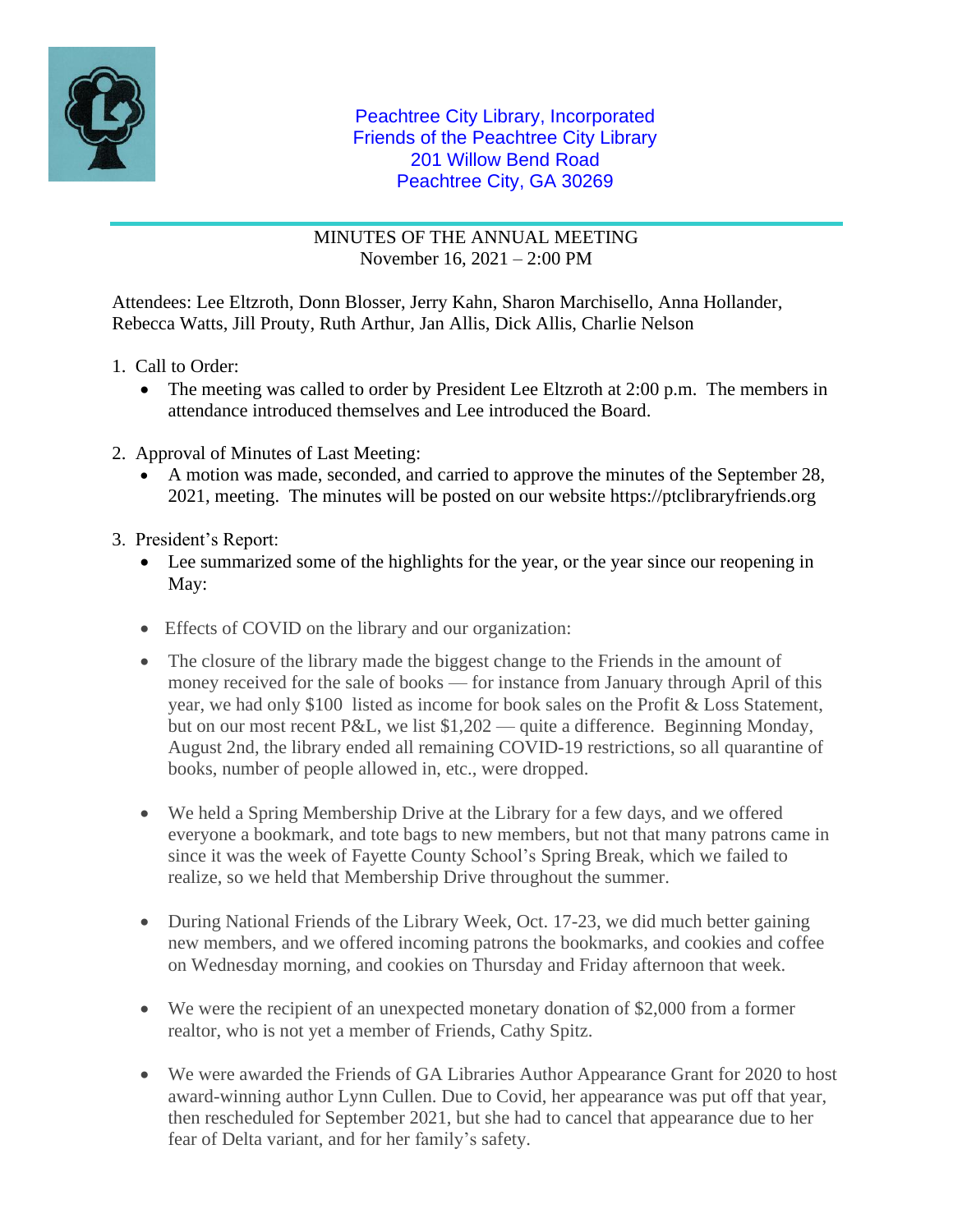- Progress in the History room in addition to getting a solar screen installed on the window, and a missing exhibit glass replaced, I've processed nine accessions since I began working in the History Room in May.
- I've met with only two visiting researchers, and one author, and one of those researchers is a PhD student studying the evolution of our multi-use path system. He was not aware of our materials available on Digital Library of Georgia which have been up since summer of 2020. We were closed then, so one goal for now and through 2022 is to make that source, which includes prospectuses, master plans, maps, conceptual drawings, newsletters, and administrative records dating from the 1950s to 2007, more well-known to the public.
- My thanks to Rebecca Watts for her help in answering my many questions so that I can locate items and better assist researchers. She also designed our new FOL bookmark we can use all year-round.
- We've also had visiting donors donations include more t-shirts, caps, maps, and brochures, and Mayor Vanessa Fleisch has been quite generous in thinking of us for donations as she clears out her office. Other donors include me, Jill Prouty, and Paul Talbot, who has generously donated to the History Room for several years. Anna Nelson brought me missing Rotary Phone Books, and I'm ready to create a Finding Aid to the Rotary Collection.
- I've mounted 2 new exhibits the one in the case just outside the History Room is about the creation of The Fred, and its namesake Fred Brown. The other is across the room in the two cases near the window. This exhibit is on Floy Farr, in both Business and in Service. This includes his involvement with rural electrification and the Coweta-Fayette EMC, banking in Tyrone and in Peachtree City, the formation of Peachtree City, as well as his involvement in Service to community and state including Rotary International, and the Southern Crescent Alzheimer's Memory Walk.
- There is a permanent exhibit to come for the Floy Farr Room downstairs next year  $-a$ series of panels will highlight Farr's impact on this city, Fayette County, and the state of Georgia. In early December we will have an exhibit designer here to give us an estimate and discuss possibilities.
- We do have several Goals for  $2022$  there is much we had in our 2021 budget for the History Room we could not get to — new tables and chairs, a new computer, and getting a website up and running. These things will be in our 2022 budget, and treasurer Jerry Kahn will issue a call for budget input late this month or in early December.

## 4. Secretary's Report:

• Ruth Arthur stated our membership stands at 96 members with 7 Sustaining, 1 Patron, and 1 Corporate membership. There were three new memberships because of the National Friends Week outreach, 2 family and one individual. Ruth will send out a request for annual membership renewal in January.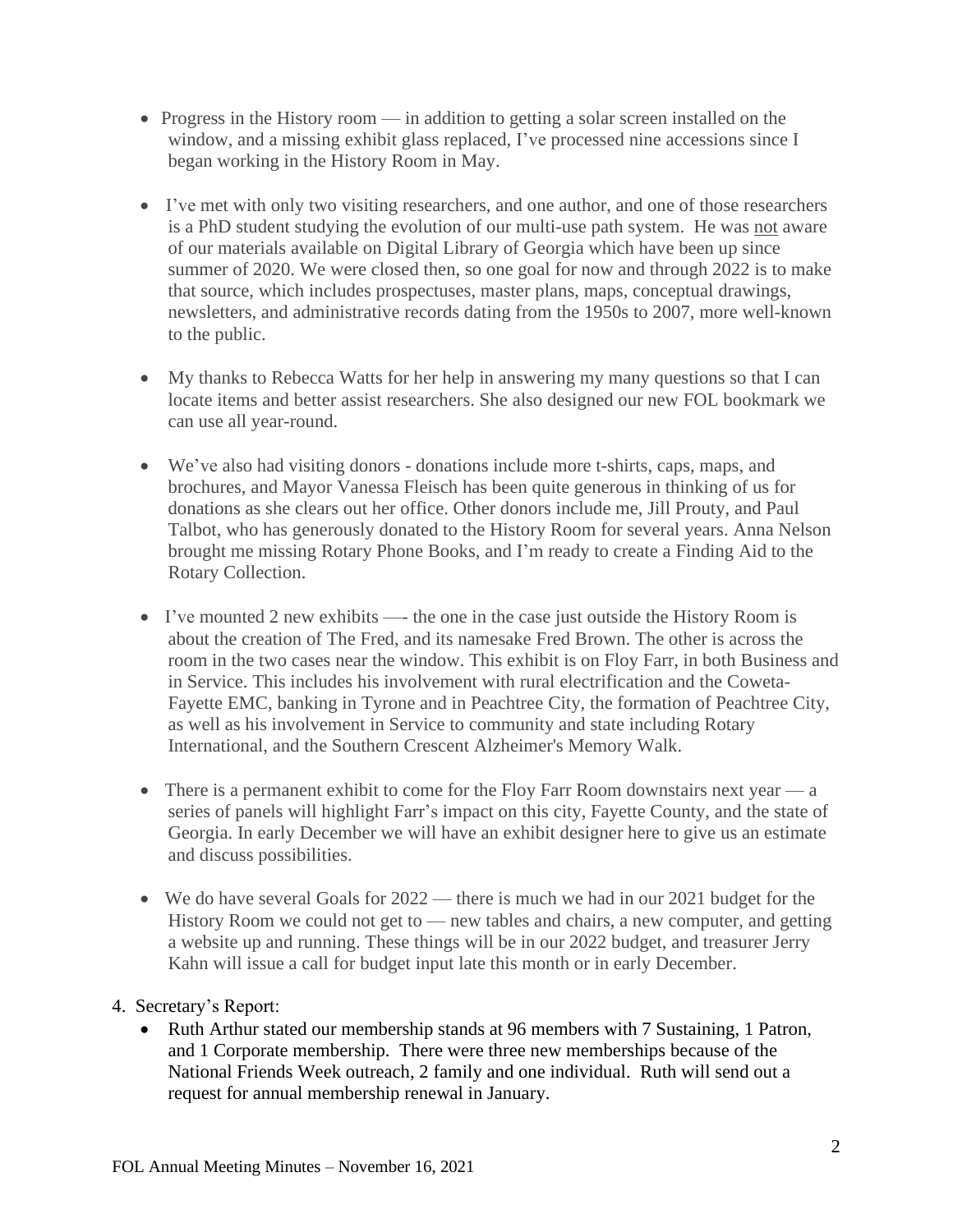- 5. Treasurer's Report:
	- Jerry Kahn presented the Profit and Loss Statement which showed that for the period January 1, 2021, through October 31, 2021, FOL had income of \$5,563.62 and expenses of \$6,046.74. The Balance Sheet showed that as of October 31, 2021, the FOL assets were \$33,622.24. Details are provided on the attached Profit and Loss Statement and Balance Sheet. The checking account balance at Ameris Bank as of 11/16/21 is \$33,355.24.
- 6. Art Initiative:
	- Rebecca Watts stated the initiative will continue the six times a year changeout of art exhibits. The January-February exhibit will feature architectural art. Rebecca and Honey Corbin met six new artists on the Art Studio Tour and the Arts Clayton winner and will put their work on display next year. There is no commitment to hold the art receptions yet. Jill stated that people come to the library just to see the art; it is a show itself.
- 7. Volunteer's Report:
	- Lee reported for Cherese Cadet that there are now 30 volunteers.
- 8. Children's Library:
	- Lee reported for Janice Dukes that there is no new report from the Children's Library. Jill stated that story time will continue outdoors, weather permitted, until January when they will move back inside.
- 9. Library Announcements:
	- Jill Prouty reported that there are no new announcements.
- 10. Old Business:
	- There is a tentative agreement with Line Creek Brewery to have Lynn Cullen appear there in March or April. Lynn will talk about *Mrs. Poe, Twain's End,* or all her books, and possibly her next book coming out, *The Life You Save.* This will be a fund raiser for us, and a beer called (maybe) Library Lager, or Library Friends Lager, or something suggesting us, and we get a percentage of that beer sold.
	- Jill announced that Heather Webb, historical novelist, will come in February to do an event in conversation style with her friend, Lynn Cullen, as an interviewer.

## 11. New Business:

- Lee stated that many of our members are not on Facebook and suggested an on-line newsletter similar to the Peachtree City newsletter supported by "Constant Comment." It would keep members up to date with library and Friends events and programs. Lee could help start the project but would need a volunteer to continue with it. Jerry will research and check on costs, etc.
- 12. Next Board Meeting Date:
	- Our date of the next meeting will be determined via email.
- 13. Adjournment:
	- The meeting was adjourned at 2:52 p.m.